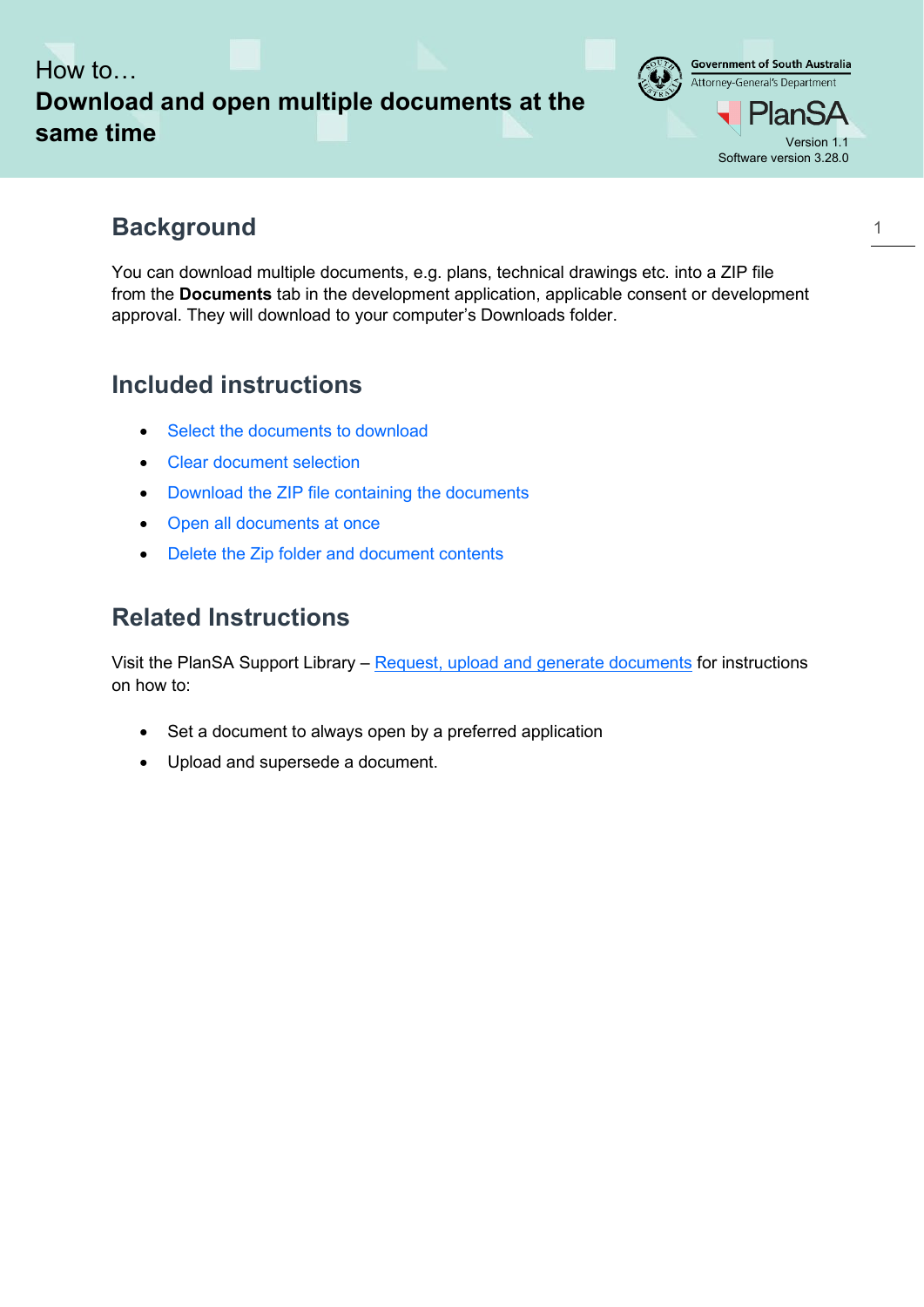



### **Select the documents to download**

- 1. Click on the **Documents** tab.
- 2. Leave the **Where was the document uploaded?** defaults, e.g. Application and Building Consent or make own selections.
- 3. Further filter the documentation by:
	- **Document Search** options; name, category or type.
	- **Additional document filters**; e.g. Decision Documents or Other Documents (e.g. plans)
- 4. Click on the selection checkbox against each document.

#### **Clear document selection**

5. Click on **Clear document selection** to remove the selections (as required) or click on the selection check box against the individual document.

|                                                    | <b>Building Consent for Development Application: 21001312</b>    |                                          |                                   |  |
|----------------------------------------------------|------------------------------------------------------------------|------------------------------------------|-----------------------------------|--|
| Summary<br><b>Documents</b><br><b>RFIS</b><br>Fees | Assessment Info<br><b>Required Notifications</b><br>Insurance    | Referrals<br><b>Conditions and Notes</b> | Clocks                            |  |
| < Development application 21001312                 |                                                                  |                                          |                                   |  |
| <b>Document search</b>                             | Where was the document uploaded?                                 | <b>Additional document filters</b>       |                                   |  |
| Search by Name                                     | <b>D</b> Application                                             | Decision Documents                       | <b>System Generated</b><br>Emails |  |
| Search by Category                                 | <b>Planning Consent</b><br>$\checkmark$                          | Snapshots<br>Invoices                    |                                   |  |
| Search by Type                                     | Building Consent<br>Development Approval<br>$\blacktriangledown$ | Other Documents                          |                                   |  |
| <b>Document</b>                                    | <b>Type</b>                                                      | <b>Date Created</b>                      | Superseded                        |  |
| * building insurance.pdf<br>☑                      | <b>Building Indemnity Insurance</b>                              | 19 Nov 2021 11:55                        |                                   |  |
| * plans.docx<br>◛                                  | <b>Stamped Plans</b>                                             | 19 Nov 2021 9:57                         |                                   |  |
| Plans-77007.docx<br>☑                              | <b>Stamped Plans</b>                                             | 18 Nov 2021 13:17                        |                                   |  |
| Plans-77008.docx<br>☑                              | <b>Decision Notification Form</b>                                | 18 Nov 2021 13:17                        |                                   |  |

6. Click on **ZIP file for documents** to generate the ZIP file.

| 18 Nov 2021 13:17 |                                   |                                   |  |
|-------------------|-----------------------------------|-----------------------------------|--|
|                   | <b>*</b> Clear document selection | ि Create ZIP file for 4 documents |  |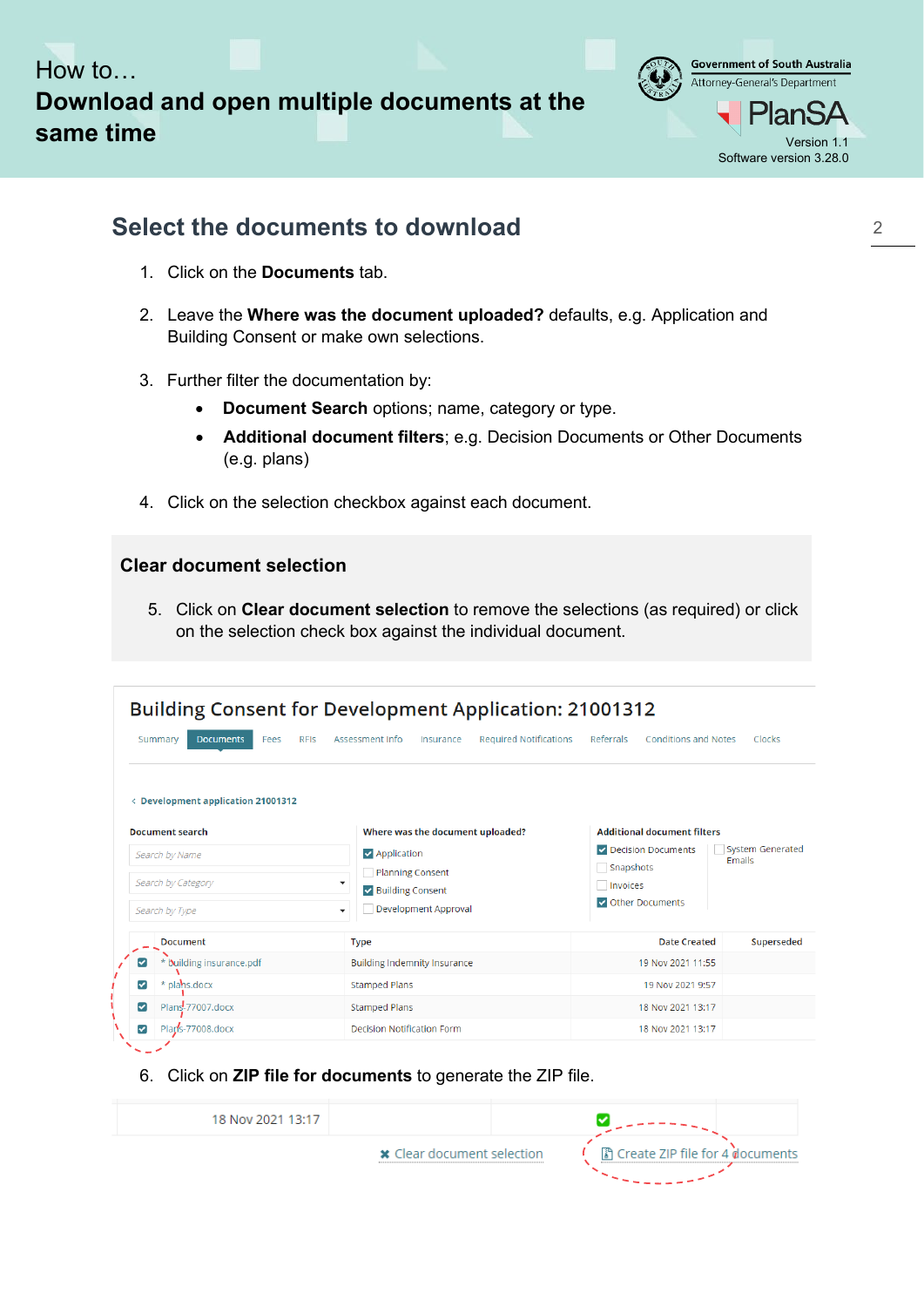



### **Download the ZIP file containing the documents**

The **Download zipped document** window will appear, listing the documents in the created ZIP File, total file size (e.g. 728.88kb) and the ZIP file link.

Note that when a large number of documents selected for download and/or the total file size is large the creation of the ZIP File can take a couple of minutes.

- 7. Click on **the ZIP file link** to download.
- 8. Click on the **ZIP file download** to open.

| Successfully created a zip file of size (197.84 kb) containing documents:                                                                  |              |
|--------------------------------------------------------------------------------------------------------------------------------------------|--------------|
| 1. plans.docx<br>2. building insurance.pdf<br>3. Plans-77007.docx<br>圖 ZIP File - 16/07/2021 13:47 GMT+09:30<br>4. Plans-77008.docx        |              |
| Follow instructions to open the documents from the ZIP File download:                                                                      |              |
| 1. Click on the ZIP File Link to download.<br>2. Click on the ZIP File download to open.                                                   |              |
| 3. Select you want to open in 'File Explorer' and then OK.                                                                                 |              |
| 4. Within the Downloads folder window, click on the show documents/s to open.<br>5. In the DAP, close the Download zipped document window. |              |
|                                                                                                                                            |              |
|                                                                                                                                            | <b>CLOSE</b> |
|                                                                                                                                            |              |

9. Select **you want to open** in 'File Explorer' and then **OK**.

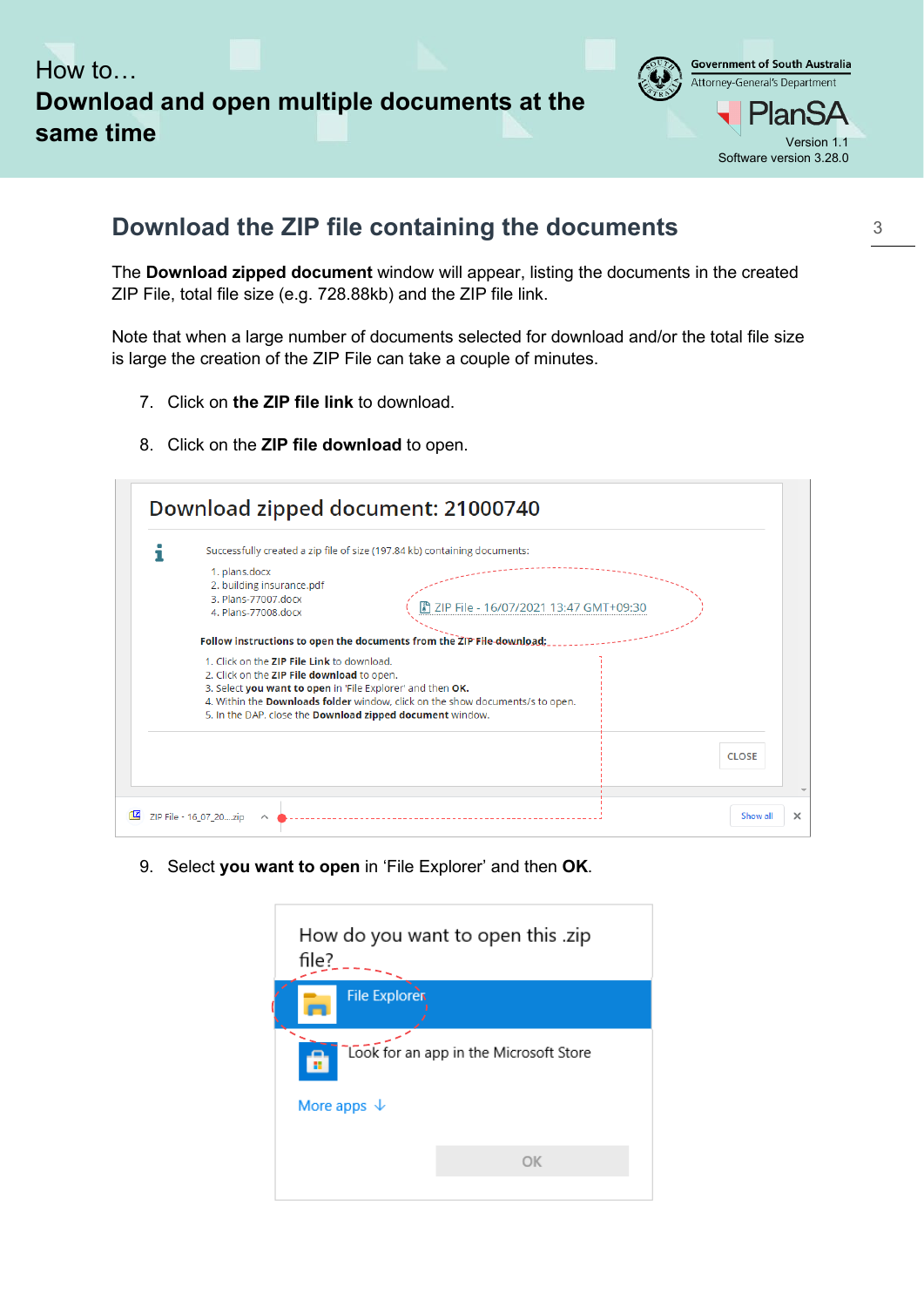



#### **Open all documents at once**

The **Downloads folder** window opens showing the contents of the ZIP File.

- 10. Click on the first document.
- 11. Hold the **Shift** key down and using the mouse click on each document until all selected. Alternatively, hold down the **Ctrl** key and press **A** key to select all documents.



12. Right click mouse on the selected documents and select **Open** from the menu.



The selected documents will open in the format they were saved in  $-$  i.e. PDF Adobe Acrobat Reader, Word etc.

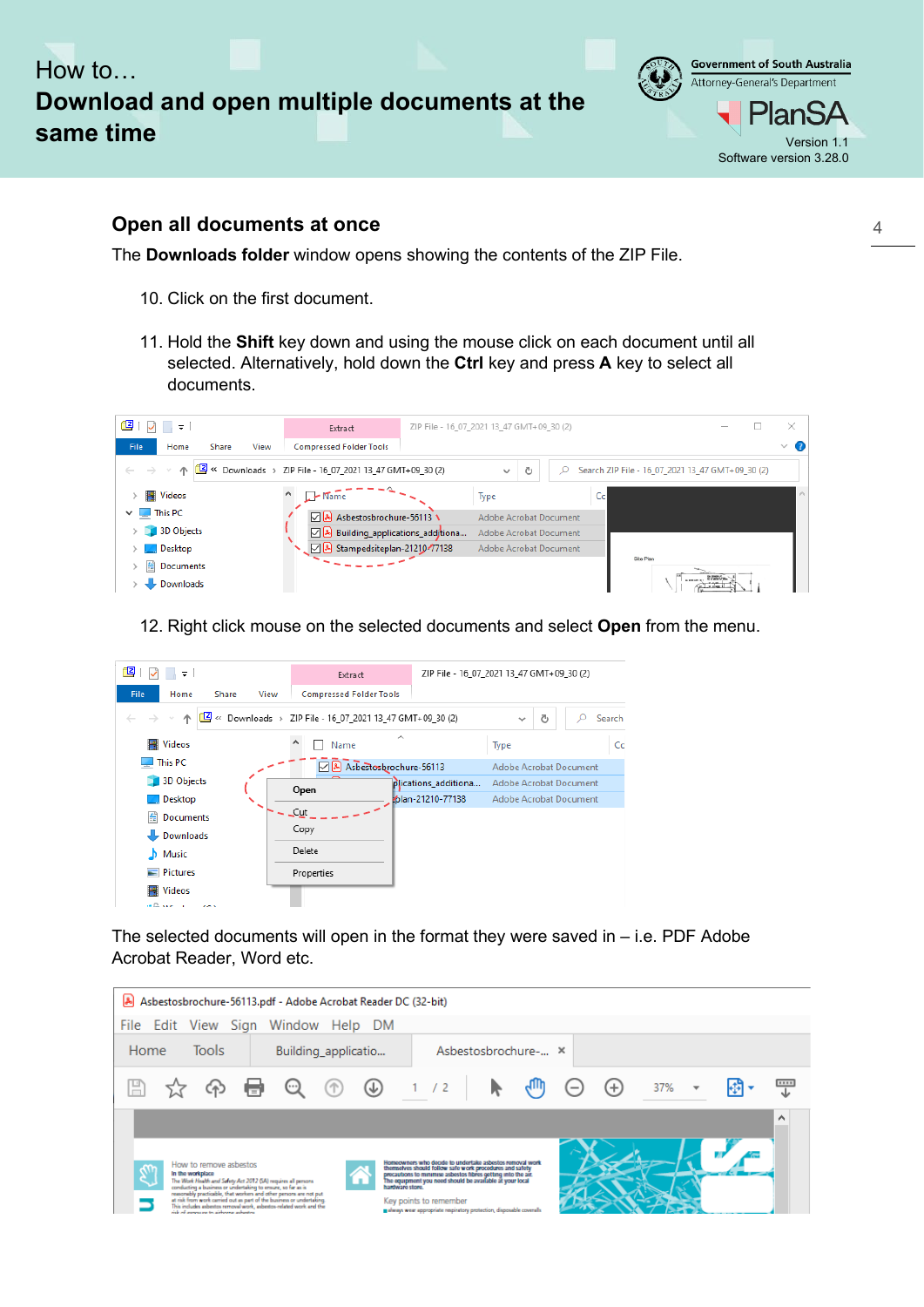

**Government of South Australia** Attorney-General's Department Software version 3.28.0

#### **Delete the Zip folder and document contents**

13. Click on **Downloads** within the document pathway.

| 但<br>$\overline{a}$                  | Extract                                   | ZIP File - 16 07 2021 13 47 GMT+09 30 (2) |                                                  |             |                             |
|--------------------------------------|-------------------------------------------|-------------------------------------------|--------------------------------------------------|-------------|-----------------------------|
| File<br>View<br>Home<br><b>Share</b> | <b>Compressed Folder Tools</b>            |                                           |                                                  |             |                             |
| 囸<br>Downloads $\geq$<br>≪           | ZIP File - 16_07_2021 13_47 GMT+09_30 (2) | Ō<br>$\checkmark$                         | Search ZIP File - 16_07_2021 13_47 GMT+09_30 (2) |             |                             |
| Videos<br>輵<br>$\sim$                | ∧<br>Name                                 | <b>Type</b>                               | Cc                                               |             | $\mathcal{O}_{\mathcal{N}}$ |
| $\vee$ $\Box$ This PC                | Asbestosbrochure-56113                    | Adobe Acrobat Document                    |                                                  |             |                             |
| 3D Objects                           | $\boxdot$ Building applications additiona | Adobe Acrobat Document                    |                                                  |             |                             |
| $\Box$ Desktop                       | Stampedsiteplan-21210-77138               | Adobe Acrobat Document                    |                                                  |             |                             |
| <b>Documents</b>                     |                                           |                                           | Site Plan                                        |             |                             |
| Downloads                            |                                           |                                           |                                                  | Louis STROL |                             |

14. Right click on the Zip file and select Delete from the menu.

| $\overline{\mathbf{v}}$                                  | Extract                                          | Downloads                                                                                                                                                                                                |
|----------------------------------------------------------|--------------------------------------------------|----------------------------------------------------------------------------------------------------------------------------------------------------------------------------------------------------------|
| View<br>File<br>Home<br>Share                            | <b>Compressed Folder Tools</b>                   |                                                                                                                                                                                                          |
| ▼ 个<br>$\leftarrow$                                      | > This PC > Windows (C:) > Users > Downloads     | Ω<br>Ō<br>$\checkmark$                                                                                                                                                                                   |
| <b>A</b> Quick access<br>質<br>$\mathcal{R}$<br>Documents | ٨<br>Name<br>п<br>$\vee$ Today (2)               | $\mathcal{L}$<br>Size<br>Date modified<br>Type                                                                                                                                                           |
| ┺<br>Downloads<br>$\mathcal{R}$                          | $\sqrt{2}$ ZIP File - 20_07_2021 13_14 GMT+09_30 | zin Archive<br>729 KB<br>20/07/2021 1:14 PM                                                                                                                                                              |
| $\blacksquare$ Pictures<br>À                             |                                                  | Open<br>⋋<br>7-Zip<br>Edit with Notepad++<br>$\blacksquare$<br>H<br>Scan with Windows Defender<br>岭<br>Share<br>Open with<br>Send to<br>Cut<br>Copy<br>Create shortcut<br>Delete<br>Rename<br>Properties |

#### 15. Close the **Downloads folder** window.

|                                                     |               | Extract                                      | Downloads |                                 |             |                  | $\times$<br>$\overline{\phantom{0}}$ |
|-----------------------------------------------------|---------------|----------------------------------------------|-----------|---------------------------------|-------------|------------------|--------------------------------------|
| File<br>Home                                        | Share<br>View | <b>Compressed Folder Tools</b>               |           |                                 |             |                  | $\vee$ 0                             |
| $\leftarrow$ $\rightarrow$ $\rightarrow$ $\uparrow$ |               | > This PC > Windows (C:) > Users > Downloads |           |                                 | Ō<br>$\sim$ | Search Downloads |                                      |
| <b>Cuick access</b>                                 |               | Name                                         |           | $\sim$<br>Date modified<br>Type | Size        | Α                |                                      |
| Documents                                           | À             | $\vee$ Today (2)                             |           |                                 |             |                  |                                      |
| Downloads                                           | st            |                                              |           |                                 |             |                  |                                      |
| Pictures                                            | À             |                                              |           |                                 |             |                  |                                      |